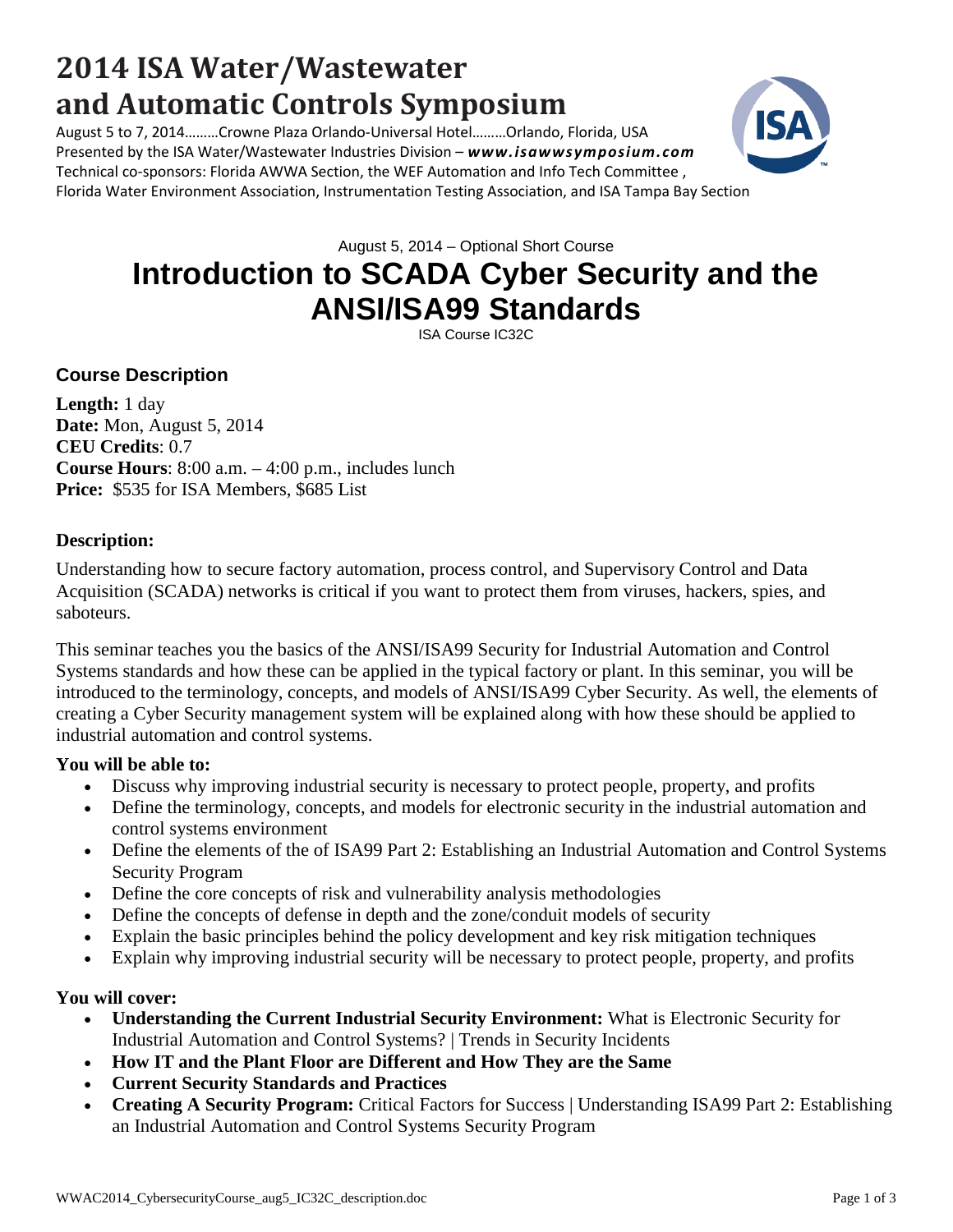- **Using ISA99.00.02—Risk Analysis:** Business Rationale | Risk Identification, Classification, and Assessment
- **Using ISA99.00.02—Addressing Risk with Security Policy, Organization, and Awareness:** CSMS Scope | Organizational Security | Staff Training and Security Awareness | Business Continuity Plan | Security Policies and Procedures
- **Using ISA99.00.02—Addressing Risk with Selected Security Counter Measures:** Personnel Security | Physical and Environmental Security | Network Segmentation | Access Control: Account Administration, Authentication, and Authorization
- **Using ISA99.00.02—Addressing Risk with Implementation Measures:** Risk Management and Implementation | System Development and Maintenance | Information and Document Management | Incident Planning and Response
- **Using ISA99.00.02—Monitoring and Improving the CSMS:** Compliance and Review | Improve and Maintain the CSMS

## **Includes ISA Standards:**

- *ANSI/ISA99.00.01-2007 Security for Industrial Automation and Control Systems Part 1: Terminology, Concepts, and Models*
- *ANSI/ISATR99.00.01-2007 Security Technologies for Industrial Automation and Control Systems*
- *ANSI/ISA99.02.01-2009 Security for Industrial Automation and Control Systems: Establishing an Industrial Automation and Control Systems Security Program*
- *ANSI/ISA99.03.03-2013: System Security Requirements and Security Levels*

# **About the Instructor**



**John Cusimano**, CFSE, CISSP is director of exida's security services division. A process automation safety, security and reliability expert with more than twenty years of experience, John leads a team devoted to improving the security of control systems for companies worldwide. He has conducted or supervised numerous cyber security assessments of control system products, systems, sites and corporations.

John is chairman of ISA 99 WG4 TG2 Zones & Conduits committee and co-chair of ISA 99 WG4 TG6 Product Development committee. He represents exida as a voting member on the ISA-99 standards committee on control system security and the ISA

Security Compliance Institute's Technical Steering Committee. John is also active in a variety of other ISA S99, ISA S84, and ICSJWG working groups. John is also a qualified Achilles™ communication robustness test engineer.

Prior to joining exida, John led market development for Siemens' process automation and safety products and held various product management positions at Moore Products Co. John started his career at Eastman Kodak Company, where he implemented and managed automation projects.

John has a B.S. degree in Electrical & Computer Engineering from Clarkson University and holds a CFSE and CISSP certification.